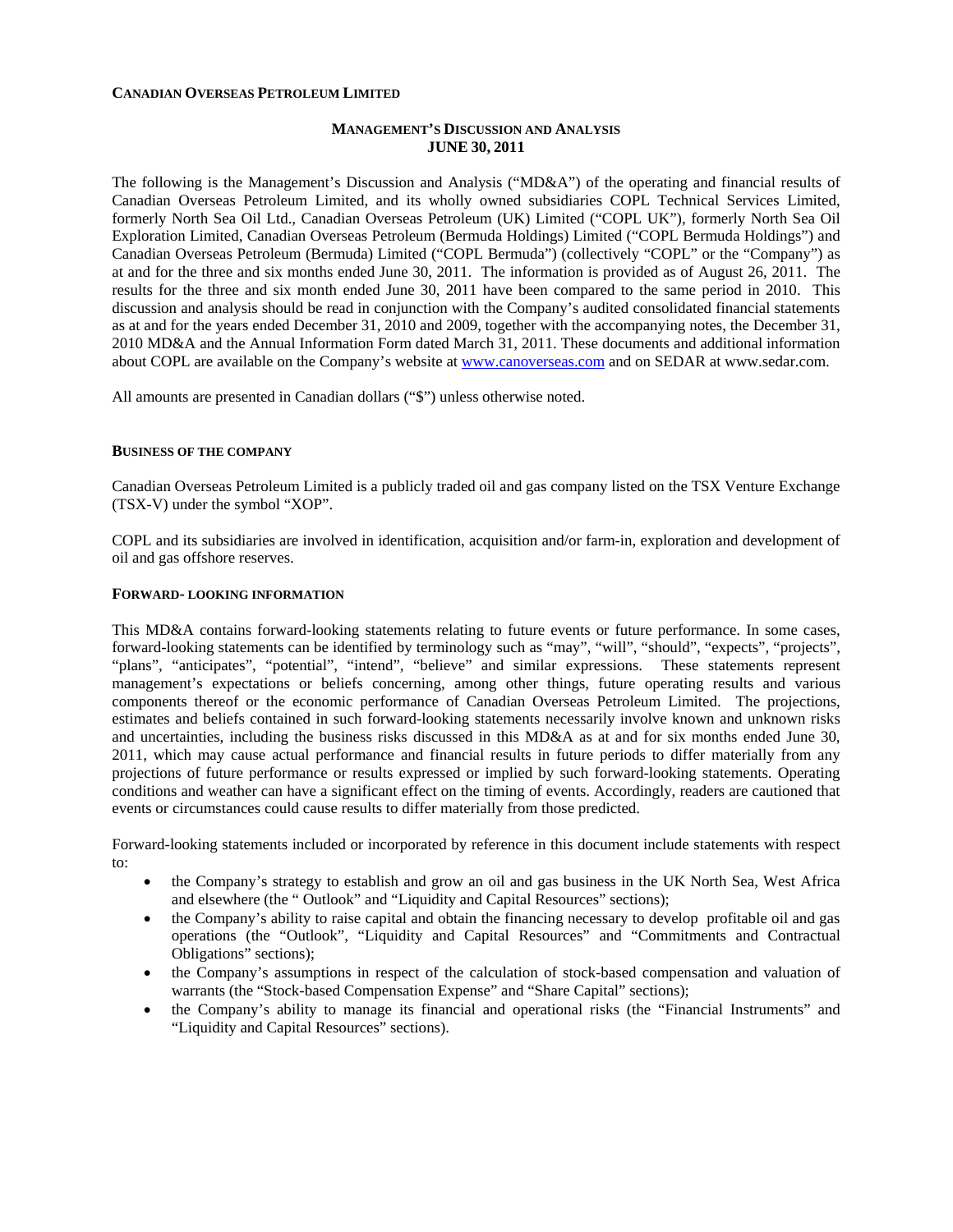The Company's actual results may differ materially from those anticipated in these forward-looking statements as a result of the following risk factors:

- failure to complete agreements by which COPL will acquire interests in prospective properties; in particular, failure to obtain necessary licenses, including approvals from the UK Department of Energy and Climate Change and the National Oil Company of Liberia;
- the uncertainty of realizing anticipated benefits from existing transactions, including uncertainty regarding reserve estimates;
- industry conditions: in particular, volatility in oil prices, the availability of drilling and production equipment and changes in capital and operating costs;
- risks inherent to offshore operations and subsea development, including but not limited to drilling hazards, environmental damage, health and safety, unexpected geological and technical problems, extreme weather conditions, insufficient storage and transportation capacity;
- competition for drilling rigs, subsea equipment, professional services and skilled personnel;
- fluctuations in foreign exchange and interest rates;
- volatility and competition in the capital and debt markets, which causes uncertainty that adequate financing will be available to the Company on acceptable terms:
- governmental regulations in respect of the oil and gas industry, including environmental regulations, corporate income tax regime, consents and approvals necessary for offshore operations and decommissioning liabilities;
- risks associated with being a non-operator, including dependence on the operator's skills to keep costs and timetables within budget and dependence on the operator's industry preferences, choices and priorities (which may not be in line with the Company's);
- general economic conditions in areas of operation and globally.

For the purpose of forward-looking statements included or incorporated by reference in this MD&A, the Company has made assumptions regarding:

- general economic conditions and financial markets, including costs of raising capital and cost of debt;
- the availability of financing on acceptable terms;
- the availability of interests in properties;
- the energy market and future oil prices;
- the availability of drilling, development and production equipment and respective professional services and skilled personnel;
- current technology and future costs of equipment and operation for offshore oil production;
- governmental consents and environmental and tax laws;
- future exchange rates and interest rates;
- cooperation with partners and field operators.

The above summary of major risks and assumptions, related to forward-looking statements included or incorporated by reference in this MD&A, has been provided for readers to gain a more complete perspective on COPL's future operations. However, readers should be cautioned that the above list of factors is not exhaustive and that this information may not be appropriate for other purposes. Forward-looking statements included or incorporated by reference in this MD&A are valid only as at the date of this MD&A, and the Company does not intend to update or revise these forward-looking statements except as required by applicable securities laws. The forward-looking statements contained in this MD&A are expressly qualified by this cautionary statement.

# **OVERVIEW**

During the second quarter of 2011, the Company's focus continued to be on facilitating the UK North Sea's drilling program with its partners as well as pursuing with potential acquisition of an exploration block offshore Liberia.

# *UK Operation*

In April 2011, COPL UK opened an office in Aberdeen, Scotland with two employees (including a drilling manager) and in July 2011 hired a manager of geophysics to facilitate the Company's day-to-day operations in the UK.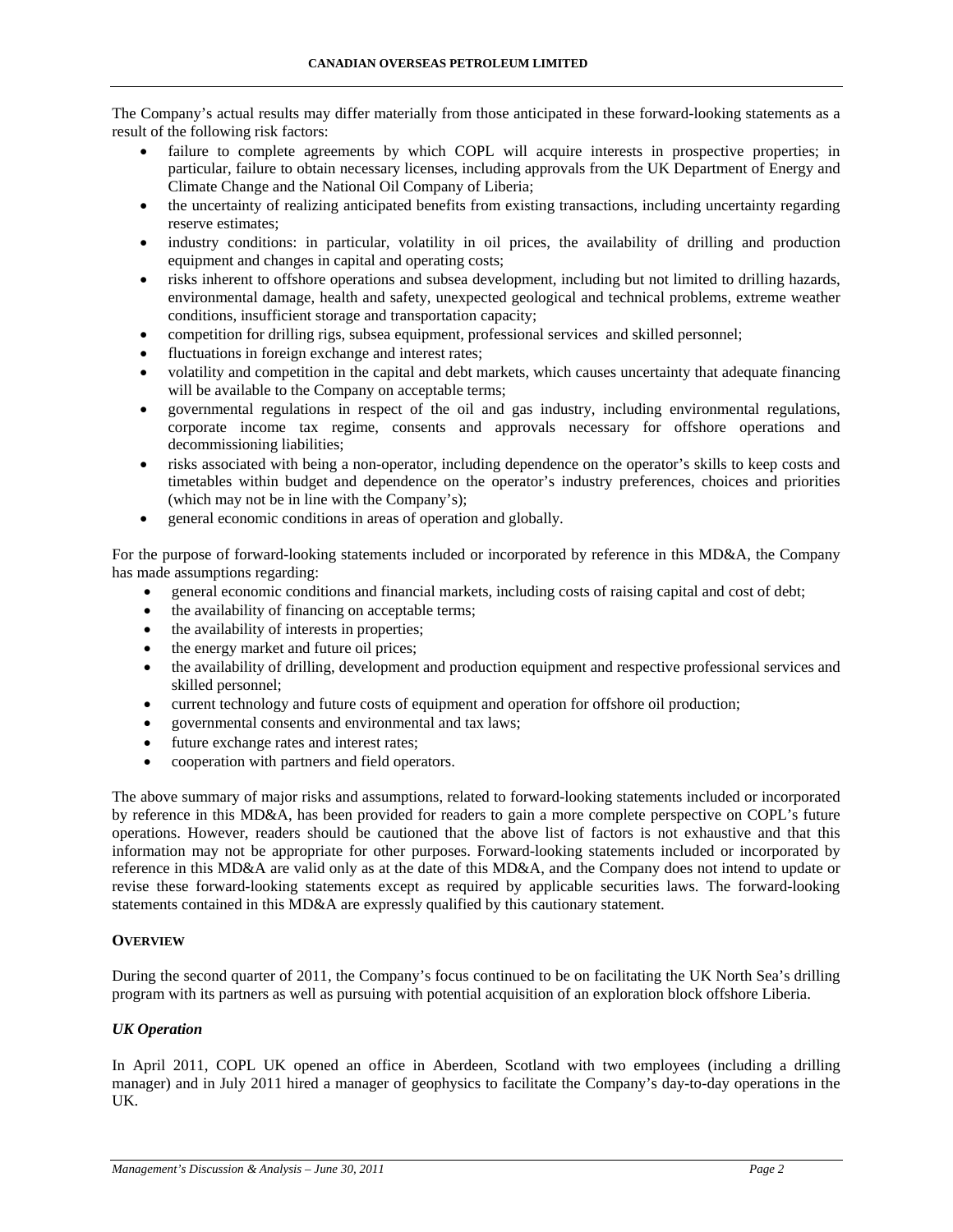In June 2011, the Company signed a farm-in agreement with SSE E&P UK Limited ("SSE") in respect of Block 23/21, which contains the Lower Toad, Newt and West Columbus exploration prospects and the Upper Toad appraisal prospect, whereby the Company will pay 16.67% of total well drilling costs to earn an 8.34% working interest in each prospect. At the same time a farm-in agreement signed with BG International in February 2011, which included Block 23/21 prospects as well as Block 22/15, was amended. In the amended contract, the West Columbus exploration well became a firm well (as opposed to contingent well) but drilling costs to be covered by the Company were reduced from 83.33% to 62.5% for Block 23/21 and from 100% to 75% for Block 22/15. As a result of both agreements and subject to completion of drilling, the Company will have 50% working interest in each of Block 23/21prospects.

In July and August 2011, the Company drilled an exploration well and has made an oil discovery at the Fulla exploration prospect in Block 206/5a in the West of Shetlands region of the UK Atlantic Margin. The well encountered a gross oil column of 133 feet that includes a net oil column estimated at 45 feet. The average porosity was estimated to be 21% in the gross reservoir. Additional detailed analysis is being conducted in the laboratory on oil samples taken from the well. Once the final well analysis has been completed, COPL and its co-venturer will discuss development options that include the Freya discovery made in 1980, which is located in the adjoining Block 206/10a. COPL owns a 50% equity interest in both blocks that include the Fulla and Freya discoveries, and Faroe Petroleum plc, the operator, owns the remaining 50%. The Fulla well spudded July 6, 2011 and was drilled to a total depth of 7,711 feet and was targeting oil in the Clair and Whiting reservoir sands.

Fulla well is the first of five wells expected to be drilled throughout the second half of 2011.

# *Liberia prospect*

In May 2011, two new COPL's subsidiaries were incorporated: COPL Bermuda Holdings and COPL Bermuda to facilitate the anticipated operations in Liberia.

On May 18, 2011, the Company (via COPL Bermuda) signed a Sale and Purchase Agreement ("SPA") with Peppercoast Petroleum plc ("Peppercoast") to acquire a 100% interest in Block LB-13 offshore Liberia for a total sum of US\$85.0 million payable in cash and common shares of COPL. The agreement initially expected to close on or about June 30, 2011, was extended untill December 31, 2011 as discussions continue with The National Oil Company of Liberia ("NOCAL") and the Government of Liberia regarding requisite approval for the closing of the SPA.

Block LB-13 covers an area of approximately 2,400 square kilometres and is adjacent to blocks LB-14 and LB-12 held by a supermajor oil company. Block LB-13 is governed by a Production Sharing Contract ("PSC") with an eight year exploration license that commenced in May 2007 and is divided into three phases, the first phase being four years, the second phase two years and the third phase another two years. The second and third phases of the PSC require the drilling of a well in each phase. The second phase of the PSC commenced on May 23, 2011.

As part of this transaction, the Company has also entered into a number of contractual arrangements in respect of a 3D seismic survey for Block LB-13. A payment of US\$15 million (approximately \$14.5 million) was made by the Company to settle Peppercoast's account payable for acquisition and processing of the 3D seismic survey, thereby satisfying Peppercoast's work obligations for the first phase of the Production Sharing Contract for Block LB-13. In lieu of this, the Company received a license agreement from TGS-Nopac Geological Company for a copy of the 3D seismic survey covering the 2,023 square kilometers of Block LB-13. The US\$15 million payment is secured by first fixed and floating charges over all existing and future assets owned by Peppercoast and it is recognized as a longterm deposit until the completion of the SPA transaction.

In addition, on May 18, 2011, the Company signed a Technical Service Agreement with Peppercoast to provide technical support in respect of works related to the LB-13 license until the closing of the SPA. Accordingly, the Company's technical team is engaged in the Liberian project on day-to-day basis; a number of drilling prospects have been identified on the block from the interpretation of 3D seismic and the technical evaluation continues to enable identification of a primary drilling location. Also well planning work has been commenced for the first well, committed under the second phase of LB-13 license.

The Company has received a number of inquires from industry, expressing interest in joint venture participation in the Liberia project; discussions with prospective partners are at an early stage.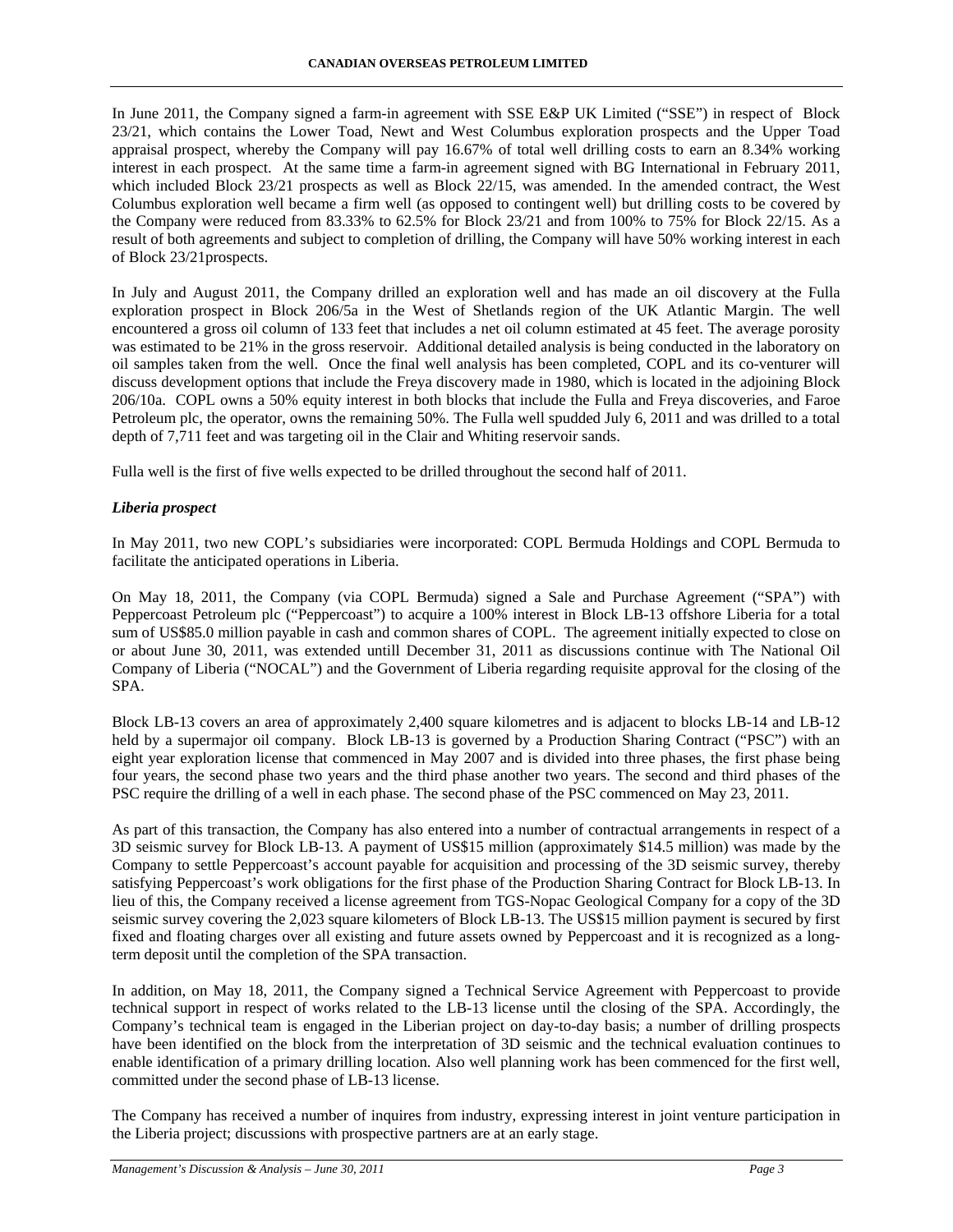### **FINANCIAL SUMMARY**

The Company's general and administrative costs increased during the first two quarters of 2011 due to an increase in the Company's activities. General and administrative costs amounted to \$2.2 million and \$4.4 million for the three and six months ended June 30, 2011 compared to \$1.2 million and \$2.6 million, respectively in 2010. A stock-based compensation expense of \$4.7 million for stock options granted was recognized for the period ended June 30, 2011, compared to \$0.6 million for the same period in 2010. The Company recorded no interest charges for the period ended June 30, 2011, compared to \$0.2 million and \$0.5 million in interest charges for the same periods in 2010. Foreign exchange gains of \$0.6 million and \$0.2 million were also recognized for the three and six months ended June 30, 2011, compared to no foreign exchange gains or losses in the first two quarters of 2010, which related mainly to translation of cash and cash equivalents kept in currencies other than Canadian dollars. As a result, the Company's net loss amounted to \$2.2 million and \$9.1 million for the three and six months ended June 30, 2011, compared to a net loss of \$2.0 million and \$3.77 million for the same periods in 2010.

In the first quarter of 2011, the Company obtained gross proceeds from equity financing of \$91 million (approximately \$85.3 million net of agent's fees and issue costs) as it met the second release condition of the Company's public offering that closed in December 2010.

In the first half of 2011 the Company formally commenced its exploration activities in the UK with total additions to its exploration and evaluation assets of \$0.7 million in the first quarter and an additional \$6.6 million in the second quarter.

As at June 30, 2011, the Company's cash and cash equivalents amounted to \$89.2 million and included \$71.1 million of cash held in escrow accounts with farm-in partners, held for use on specific exploration projects in accordance with escrow agreements.

Cash used in investing activities of \$28.6 million for the six month period ended June 30, 2011, related to the additions to explorations assets, payments of cash calls and the deposit for seismic data, compared to immaterial office equipment additions in same period of 2010. Cash used in operating activities amounted to \$5.1 million for the six months ended June 30, 2011, compared to \$2.6 million for the same period in 2010.

## **OUTLOOK \***

The Company's current strategy is to establish and grow its oil and gas business by farming into and/or acquiring interests in unappraised and/or undeveloped assets.

The Company's short-term operations will focus on:

- fulfilling existing obligations in UK (as discussed in the "Overview" and "Commitments and Contractual Obligations" sections), that is, participating in its partners' 2011 drilling programs on a non-operator basis,
- continuing to explore options for additional property deals in the UK North Sea that will complement the Company's existing portfolio;
- working on completion of the SPA in respect of the interest in the offshore prospect in Liberia and continuing technical evaluation and well planning work under the Technical Service agreement with Peppercoast (as discussed in the "Overview" section)
- evaluating opportunities in Brazil.

Currently, the Company's partners in UK anticipate the drilling of Esperanza (Block 22/15), Lower Toad and Newt (Block 23/21) and Bluebell (Blocks 15/25a and 15/24a ) in the second half of 2011; while West Columbus and Upper Toad prospects are scheduled for second quarter of 2012.

The Company does not have material cash inflows and/or adequate financing to develop profitable operations. The Company is pursuing exploration and acquisition projects that, if successful, will require substantial additional financing before they are able to generate positive cash flows. Accordingly, the Company's continued successful operation is dependent on its ability to obtain additional financing. No assurance can be provided that the Company will raise the required levels of financing.

*\* This section contains forward-looking information. Please see the "Forward-looking Information" section (at the beginning of this document) for a discussion of risks and uncertainties relating to such information.*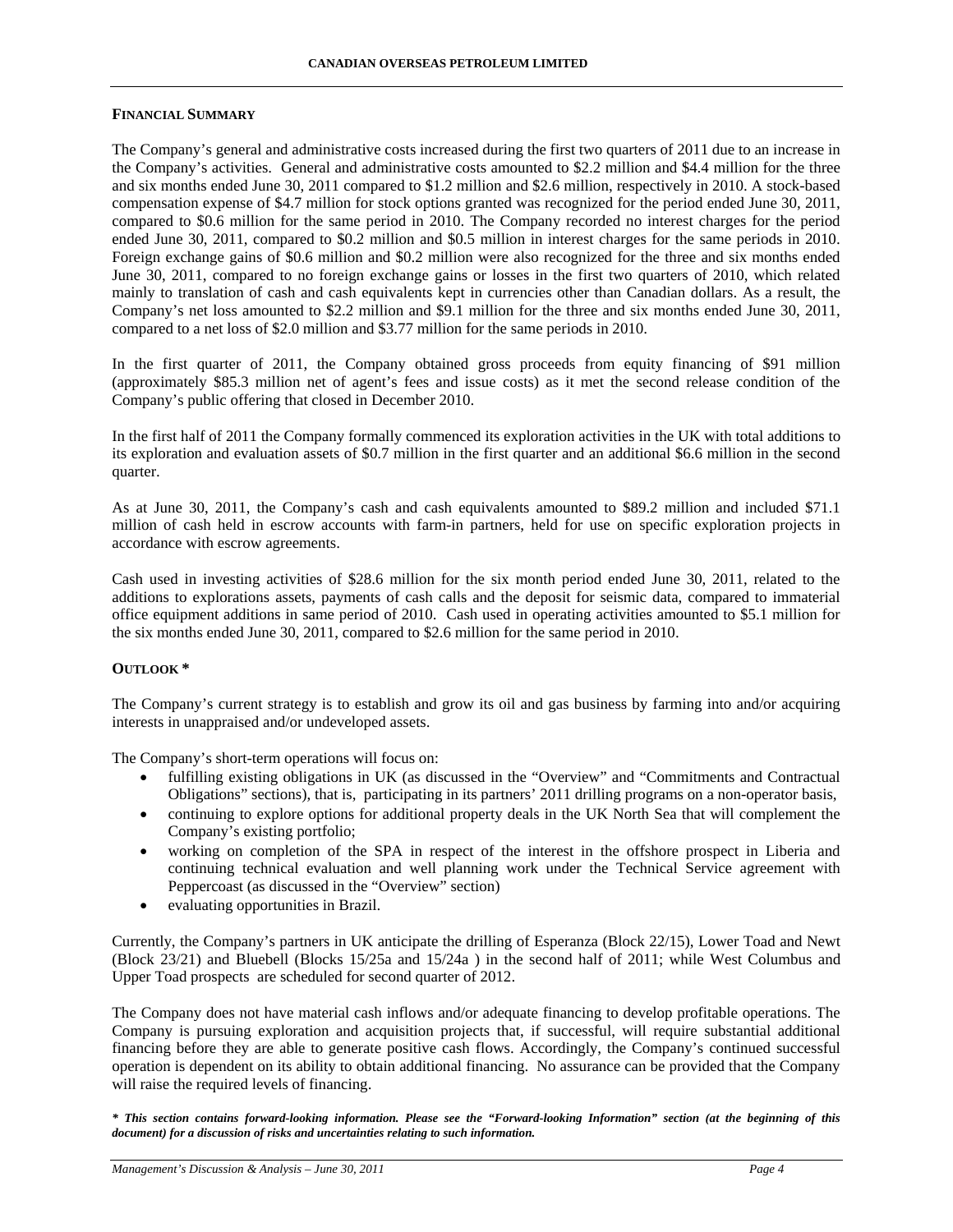# **FINANCIAL AND OPERATING HIGHLIGHTS**

# **Net Income and Cash Flows from Operating Activities**

The following table summarizes the Company's financial results for the three and six months period ended June 30, 2011 and 2010:

| $(\$ 000's)$ except per share     | Three months<br>ended<br>June 30, 2011 | Three months<br>ended<br>June 30, 2010 | Six months<br>ended<br>June 30, 2011 | Six months<br>ended<br>June 30, 2010 |
|-----------------------------------|----------------------------------------|----------------------------------------|--------------------------------------|--------------------------------------|
| Management services income        | \$                                     | \$                                     | \$                                   | \$<br>6                              |
| General and administrative        |                                        |                                        |                                      |                                      |
| expenses                          | (2,216)                                | (1,199)                                | (4,350)                              | (2,638)                              |
| Stock-based compensation          |                                        | (583)                                  | (4,718)                              | (583)                                |
| Interest income                   | 118                                    |                                        | 498                                  |                                      |
| Foreign exchange gain             | 594                                    |                                        | 170                                  |                                      |
| Net loss                          | (2,224)                                | (1,973)                                | (9,123)                              | (3,680)                              |
| Per share loss                    | (0.01)<br>\$                           | (0.10)<br>S                            | \$ (0.04)                            | (0.20)                               |
| Cash used in operating activities | \$ (3,310)                             | \$(1,031)                              | \$ (5,064)                           | \$(2,633)                            |
| Outstanding common shares         | 284,016,939                            | 23,965,935                             | 284,016,939                          | 23,965,935                           |
| Weighted average - basic          | 284,016,939                            | 19,879,816                             | 230,585,183                          | 18,150,626                           |

# **Comparative Financial Position Items**

The following table summarizes the Company's financial position as at June 30, 2011, March 31, 2011, and December 31, 2010:

| $(\$ 000's)$ except per share     | June 30, 2011 | <b>March 31, 2011</b> | <b>December 31, 2010</b> |
|-----------------------------------|---------------|-----------------------|--------------------------|
| Cash and cash equivalents         | \$89,225      | \$119,822             | \$37,403                 |
| Current assets                    | 98,654        | 119,954               | 37,508                   |
| Deposit for seismic data          | 14,465        |                       |                          |
| Exploration and evaluation assets | 7,304         | 692                   |                          |
| <b>Current liabilities</b>        | 4,878         | 1,307                 | 989                      |
| Share capital                     | 100,768       | 100,768               | 41,833                   |
| Shareholders' equity (deficiency) | \$115,666     | \$119,438             | \$36,621                 |

The significant increase in cash and share capital in the first half of 2011 reflects the closing of the public offering in December 2010, with the respective funds released to the Company in December 2010 of approximately \$36.6 million and in February 2011 of approximately \$85.3 million.

During the three months ended June 30, 2011, a deposit for seismic data for Liberian Block LB-13 was recorded in relation to potential acquisition of 100% interest in this block (as discussed in "Overview" section).

The additions to exploration and evaluation intangible assets of \$7.3 million for the six month period ended June 30, 2011 related to the Company's exploration projects in the UK North Sea. All these projects are carried out with UK partners on a non-operator basis.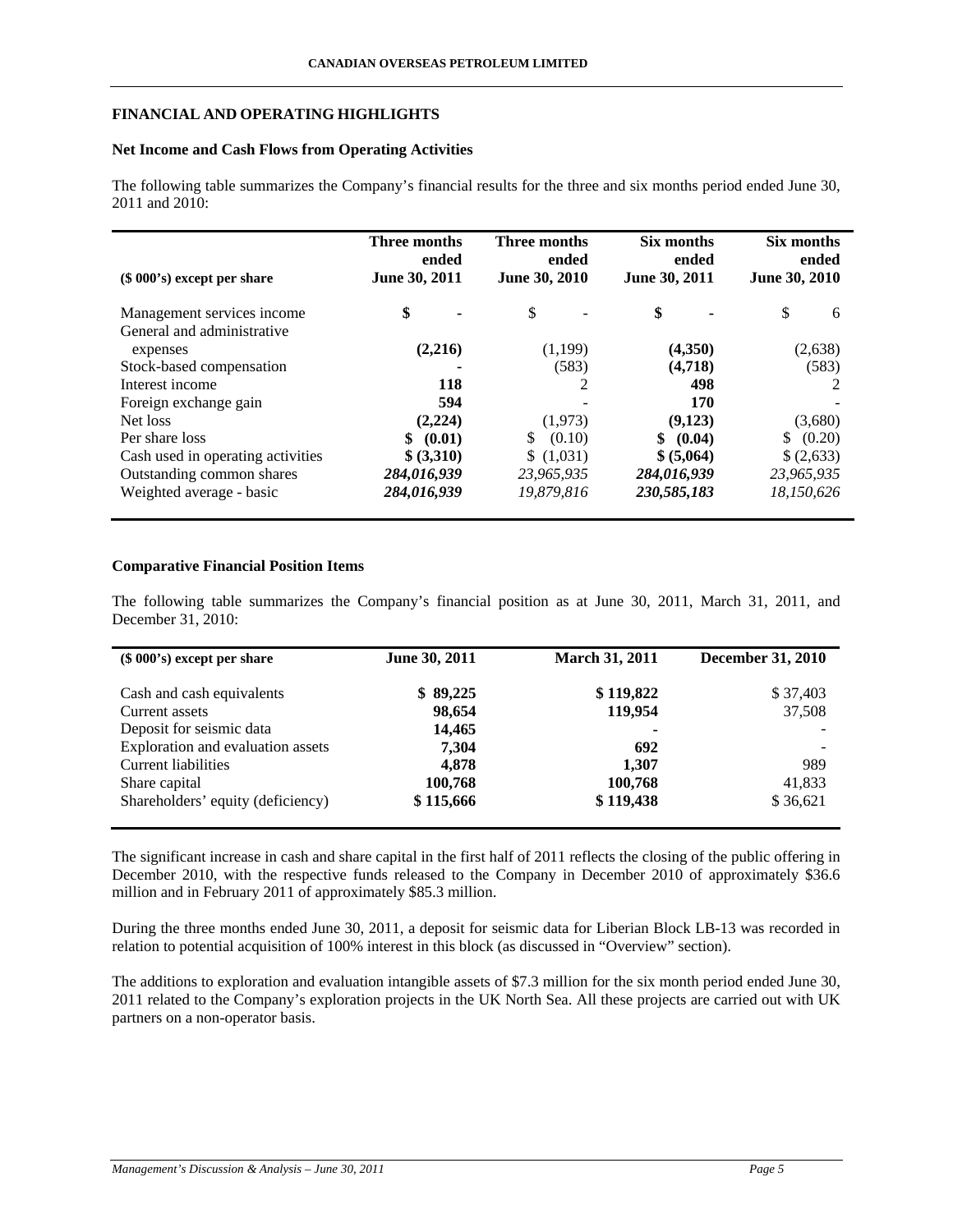#### **ADDITIONAL DISCLOSURE FOR VENTURE ISSUERS WITHOUT SIGNIFICANT REVENUE**

The Company is a TSX Venture issuer that has not had significant revenue from operations in either of its last two financial years. In accordance with National Instrument 51-102, additional disclosure on material costs is presented below.

|                                    | Three months<br>ended |         | Three months<br>ended | Six months<br>ended |         | Six months<br>ended |  |
|------------------------------------|-----------------------|---------|-----------------------|---------------------|---------|---------------------|--|
| (\$000's)                          | June 30, 2011         |         | June 30, 2010         | June 30, 2011       |         | June 30, 2010       |  |
| General and administrative:        |                       |         |                       |                     |         |                     |  |
| Payroll, external directors' fees  |                       |         |                       |                     |         |                     |  |
| and related costs                  | \$                    | 747     | \$<br>275             | \$                  | 1,440   | \$<br>379           |  |
| Consulting services                |                       | 406     | 461                   |                     | 643     | 1,193               |  |
| Professional services              |                       | 831     | 94                    |                     | 1,368   | 163                 |  |
| Travel expenses                    |                       | 522     | 124                   |                     | 709     | 251                 |  |
| Office expenses                    |                       | 228     | 184                   |                     | 477     | 576                 |  |
| Stock exchange and transfer        |                       |         |                       |                     |         |                     |  |
| agent fees                         |                       | 43      | 49                    |                     | 98      | 62                  |  |
| Other general and administrative   |                       |         | 12                    |                     | 176     | 14                  |  |
| Capitalized costs directly related |                       |         |                       |                     |         |                     |  |
| to exploration projects            |                       | (561)   |                       |                     | (561)   |                     |  |
| Total general and administrative   |                       | \$2,216 | \$1,199               |                     | \$4,350 | \$2,638             |  |
| Capitalized exploration and        |                       |         |                       |                     |         |                     |  |
| evaluation costs - UK North Sea    |                       | \$6,612 | \$0                   |                     | \$7,304 | \$0                 |  |

#### **GENERAL AND ADMINISTRATIVE EXPENSES**

General and administrative expenses amounted to \$2.2 million and \$4.4 million for the three and six months ended June 30, 2011, compared to \$1.2 million and \$2.6 million for the same periods in 2010. The increase in expenditures reflects the increase in the size and activities of the Company's team in 2011.

## **STOCK-BASED COMPENSATION EXPENSE\***

The Company has a stock option plan where the number of common shares reserved under the plan shall not exceed 10% of issued and outstanding common shares and the number granted to any one individual in any year may not exceed 5% of the issued and outstanding shares. Exercise prices for stock options granted are determined by the closing market price on the day before the date of grant.

On February 23, 2011, the Company granted 12,415,000 stock options to its directors, officers, employees and consultants to acquire common shares at an exercise price of \$0.68. The options vest immediately and expire five years from the date of grant. The related stock-based compensation expense of \$4.7 million has been recognized in the consolidated statement of comprehensive loss for the period ended June 30, 2011.

The fair value of each option granted is estimated on the date of grant using a Black-Scholes option pricing model (the assumptions used for the model are discussed in the notes accompanying the Company's unaudited consolidated financial statements for the period ended June 30, 2011).

No stock options were exercised during the three and six month periods ended June 30, 2011 and 2010.

Subsequently to quarter-end, on July 1, 2011, the Company granted 300,000 stock options to an employee to acquire common shares at an exercise price of \$0.46 per share. The options vest immediately and expire five years from date of grant.

*\* This section contains forward-looking information. Please see the "Forward-looking Information" section (at the beginning of this document) for a discussion of risks and uncertainties relating to such information.*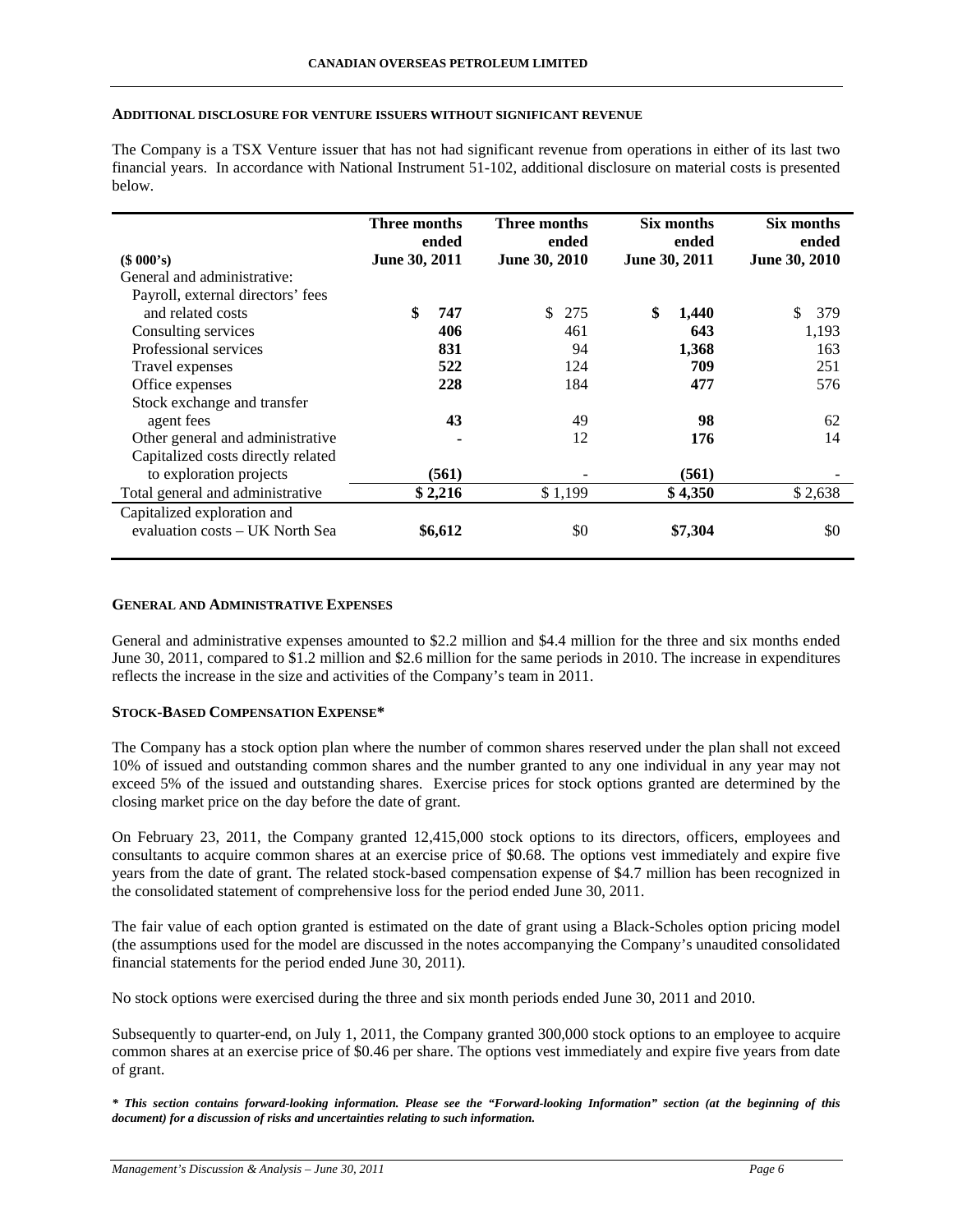### **INTEREST INCOME AND FINANCING CHARGES**

Interest income of \$0.1 million for the three months ended June 30, 2011, related to interest earned on cash held at banks. For the six months ended June 30, 2011, interest income of \$0.5 million included interest on funds from subscription receipts sold and kept in escrow until the release conditions were met (as per the December 2010 public offering) as well as interest on the Company's cash in banks. The interest income for the comparable periods ended June 30, 2010, was nominal.

Interest and financing charges amounted to \$0.2 million and \$0.5 million for the three and six month periods ended June 30, 2010, and related entirely to the Bridge Loan which was in place at that time. The loan was repaid in full during June 2010.

There were no interest and/or financing charges recognized in the consolidated statement of comprehensive loss for the three month periods ended June 30, 2011.

## **FOREIGN EXCHANGE GAIN**

Foreign exchange gains of \$0.6 million and \$0.2 million were recognized for the three and six months ended June 30, 2011 (compared to nil foreign exchange gains or losses in the second quarter of 2010), and related mainly to foreign exchange gains on translation of cash and cash equivalents kept in currencies other than Canadian dollars.

## **TRANSACTIONS WITH RELATED PARTIES**

During the first half of 2010, transactions with the Company's directors and officers in the form of consulting services totalled \$0.5 million. At June 30, 2010, there were no accrued liabilities due to its directors and officers. These transactions occurred in the normal course of business and have been valued at exchange amounts based on commercial rates and terms agreed to in the related consulting contracts.

There were no similar transactions in 2011, as the Company's officers became employees in June 2010. As at June 30, 2011, accounts due from related parties amounted to \$20,000, which represented travel advances, as well as accounts payable due to related parties in the amount of \$25,000, which represented outstanding travel expenses.

## **FINANCIAL INSTRUMENTS\***

The Company's financial instruments consist of cash, short-term deposits, cash held in escrow, credit card and other deposits, accounts receivable, as well as accounts payable and accrued liabilities. It is management's opinion that the Company is not currently exposed to significant interest and/or credit risks arising from these financial instruments and that the fair value of these financial instruments approximates their carrying value.

Should the SPA transaction with Peppercoast (discussed in the "Overview" section) fail to close, the long-term deposit for seismic data will become a receivable from Peppercoast and subject to credit risk at that time.

As the Company's current exploration activities are carried out in the UK, significant amounts are transacted in or referenced to currencies other than the Canadian dollar, including the British Pound and U.S. dollar. As a result, fluctuations in the exchange rates between the Canadian dollar, British Pound and U.S. dollar can have a significant effect on the Company's financial position and its reported results. To mitigate a portion of its exposure and to the extent it is feasible, the Company keeps its funds in currencies applicable to its known short-tem commitments. No assurance can be given that such management of risk exposure will offset and/or eliminate the foreign exchange fluctuations.

*\* This section contains forward-looking information. Please see the "Forward-looking Information" section (at the beginning of this document) for a discussion of risks and uncertainties relating to such information.*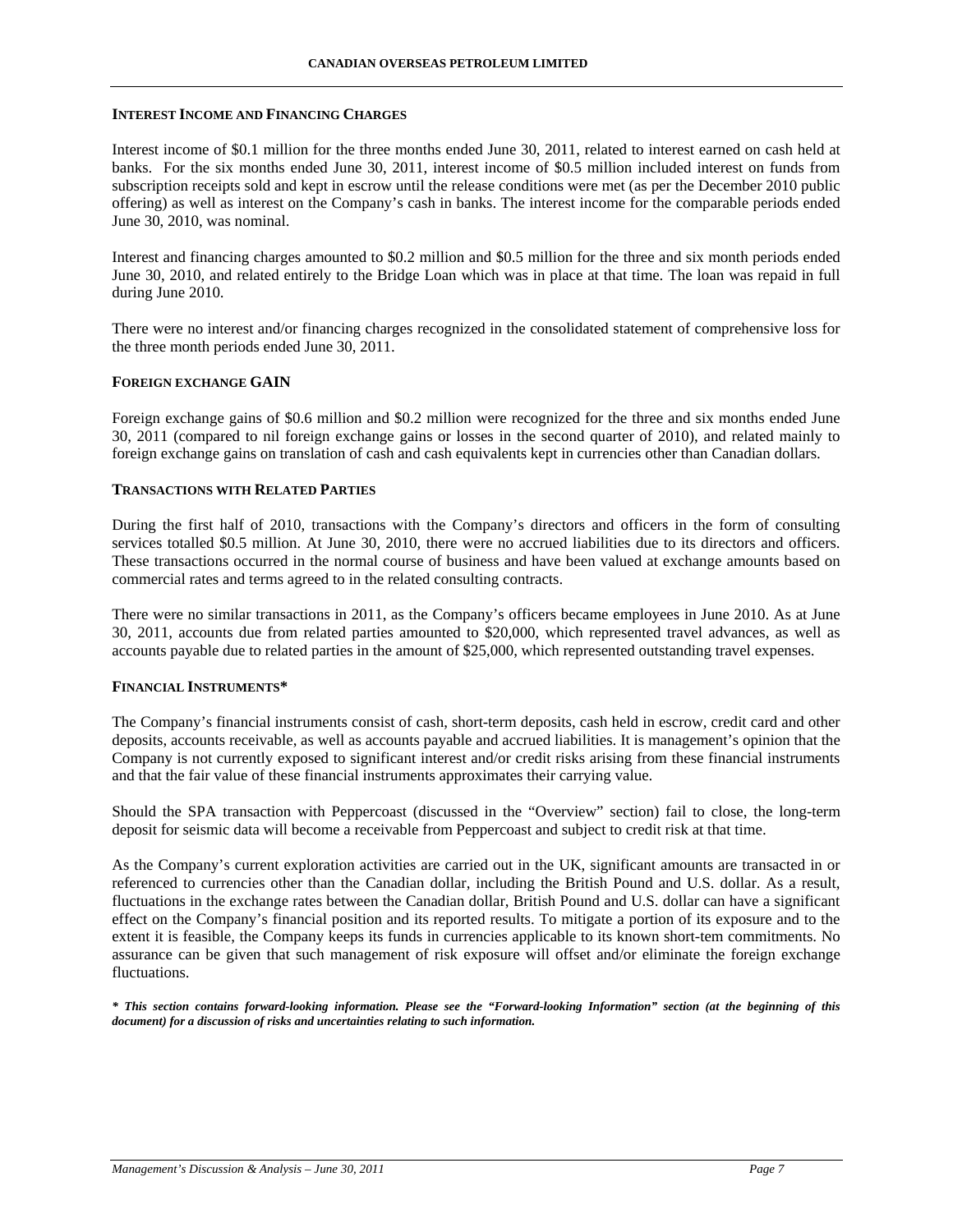# **SHARE CAPITAL\***

The Company is authorized to issue an unlimited number of common and preferred shares.

As at June 30, 2011, there were 284,016,939 common shares issued and outstanding. The Company issued the following common shares during the six month period ended June 30, 2011:

- On February 22, 2011, a second release condition of the December 2010 public offering was met as the Company signed agreements in respect of North Sea prospects in Block 23/21 and Block 22/15 (as defined in the prospectus). Accordingly, 182,000,000 Subscription Receipts were converted into 182,000,000 Common Shares and 91,000,000 Warrants, and funds of approximately \$85.3 million were released to the Company (\$91.0 million gross proceeds, net of Agent's Fee and issue costs). In addition, 15,600,000 agent's warrants were issued, each warrant entitling the holder to purchase one Common Share of COPL for the period until December 1, 2013 at an exercise price of \$0.50. The fair value of Warrants issued during the first quarter of 2011 (including agent's warrants) was estimated at \$26.3 million using a Black-Scholes option pricing model (the assumptions used for the model are discussed in the notes accompanying the Company's unaudited consolidated financial statements as at and for the three and six months period ended June 30, 2011).
- 51,000 Common Shares were issued upon exercise of share purchase warrants which had an exercise price of \$0.65 per warrant.

As at June 30, 2011, the Company also had the following outstanding securities other than common shares:

- A total of 149,115,646 share purchase warrants issued and outstanding, each warrant carrying the right to acquire one common share, including: 3,566,646 warrants issued in relation to the May 2010 private placements that have an exercise price of \$2.00 and an expiry date of December 14, 2011; 133,515,000 warrants issued in relation to December 2010 public offering, which have an exercise price of \$0.65 and an expiry date of December 1, 2013 and 15,600,000 agent's warrants issued in relation to December 2010 public offering, which have an exercise price of \$0.50 and an expiry date of December 1, 2013.
- 22,007,500 stock options issued and outstanding to purchase common shares with an average exercise price of \$0.67 per share and a remaining contractual life of four to five years.

*\* This section contains forward-looking information. Please see the "Forward-looking Information" section (at the beginning of this document) for a discussion of risks and uncertainties relating to such information.* 

# **LIQUIDITY AND CAPITAL RESOURCES \***

As of June 30, 2011, the Company had working capital of approximately \$93.8 million, shareholders' equity of \$115.7 million and cash and cash equivalents of \$89.2 million.

As discussed in the "Share Capital" section, during the first half of 2011, the Company obtained the remaining funds from its public offering which closed in December 2010 in the amount of approximately \$85.3 million. The Company will use the proceeds from this offering mainly to finance its operations in the UK North Sea, specifically to cover capital commitments related to farm-in transactions (as discussed in the "Overview" and "Commitments and Contractual Obligations" sections).

Currently, the Company does not have material cash inflows and/or adequate financing to develop profitable operations. The Company is pursuing exploration projects that, if successful, will require substantial additional financing before they are able to generate positive cash flows. Accordingly, the Company's continued successful operations are dependent on its ability to obtain additional financing. No assurance can be provided that the Company will raise the required levels of financing.

*<sup>\*</sup> This section contains forward-looking information. Please see the "Forward-looking Information" section (at the beginning of this document) for a discussion of risks and uncertainties relating to such information.*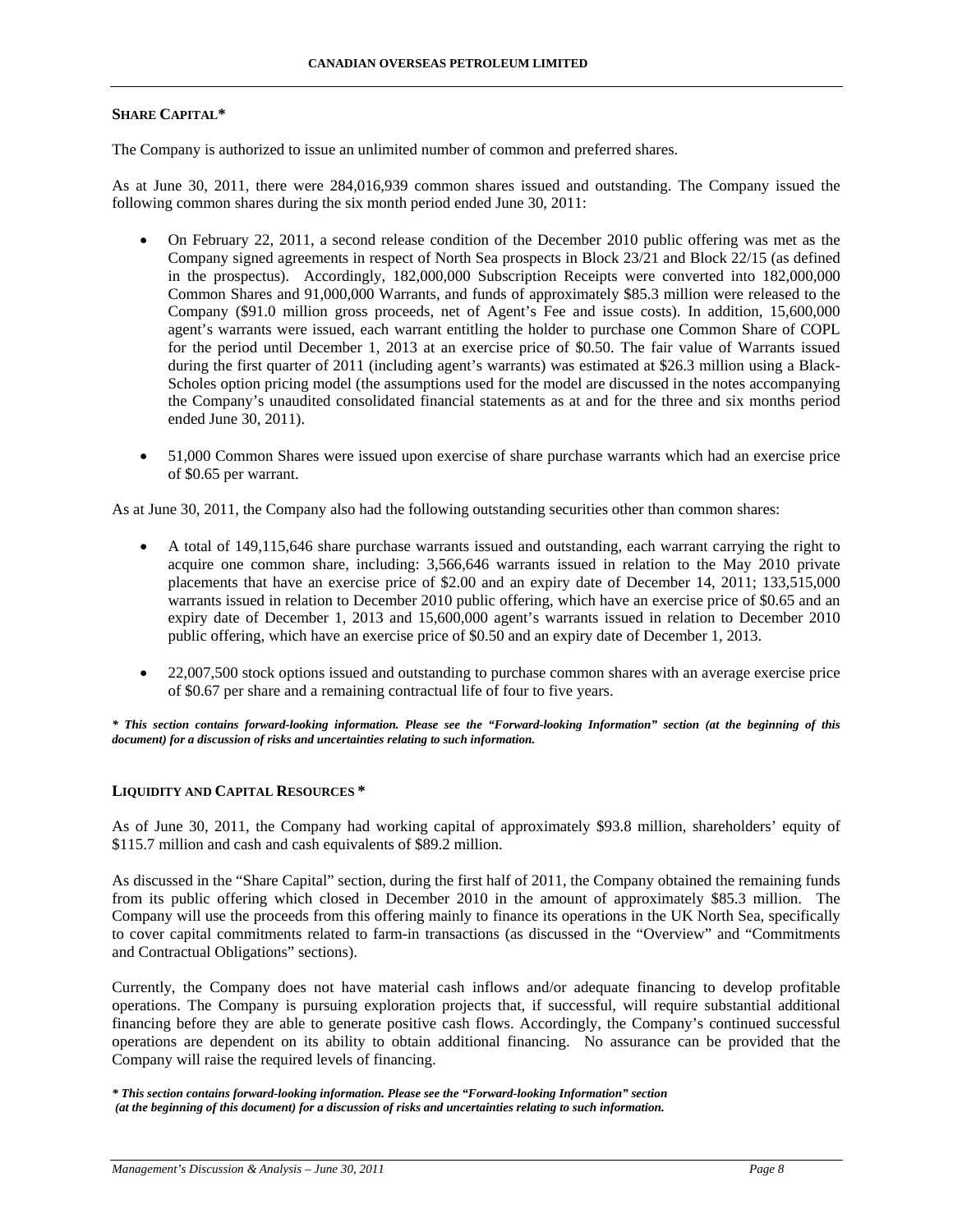#### **COMMITMENTS AND CONTRACTUAL OBLIGATIONS\***

| (\$000's)               | <b>Total</b> | <b>Less than</b><br><b>One Year</b> | <b>One to Three</b><br>Years | Four to<br><b>Five Years</b> | <b>After Five</b><br>Years |
|-------------------------|--------------|-------------------------------------|------------------------------|------------------------------|----------------------------|
| UK drilling commitments | 83,000       | 83,000                              | -                            | -                            |                            |
| Office lease            | 4,054        | 535                                 | 1.069                        | 1.069                        | 1,381                      |
|                         | 87,054       | 83.535                              | 1.069                        | 1.069                        | 1,381                      |

As at June 30, 2011, the Company has the following contractual obligations:

Further to farm-in agreements signed in respect of exploration prospects in the UK North Sea, the Company is committed to participate in drilling six exploration wells in 2011 and 2012 at an estimated cost of \$83.0 million net to the Company. Subject to positive results of these commitment wells, the Company has contingent obligations to participate in well testing and in the drilling of one additional contingent well.

The Company is committed under an operating lease agreement for the rental of office space in Calgary. The approximate lease payments total \$4.1 million and are payable over the next nine years.

On May 18, 2011 the Company signed a Sale and Purchase Agreement ("SPA") to acquire a 100% interest in Block LB-13 offshore Liberia from Peppercoast for a total sum of US\$85.0 million (approximately \$82.0 million) payable in cash (to a maximum of US\$50 million) and common shares of COPL. The transaction is expected to close by December 31, 2011, assuming certain conditions can be satisfied, including obtaining the consent of The National Oil Company of Liberia ("NOCAL"). Block LB-13 covers an area of approximately 2,400 square kilometres and is governed by a Production Sharing Contract ("PSC") for Block LB-13 with an eight year exploration license that commenced in May 2007 and is divided into three phases, the first phase being four years, the second phase two years and the third phase another two years. Subject to completion of the SPA with Peppercoast, the Company will be committed to drill a well within the second phase and an additional well within the third phase of the PSC.

The Company has received a number of inquires from industry, expressing interest in joint venture participation in the Liberia project; discussions with prospective partners are at an early stage.

The Company does not have material cash inflows and/or adequate financing to develop profitable operations. The Company is pursuing exploration and acquisition projects that, if successful, will require substantial additional financing before they are able to generate positive cash flows. Accordingly, the Company's continued successful operation is dependent on its ability to obtain additional financing. No assurance can be provided that the Company will raise the required levels of financing.

*\* This section contains forward-looking information. Please see the "Forward-looking Information" section (at the beginning of this document) for a discussion of risks and uncertainties relating to such information.* 

| (\$000's)          | June 30, 2011 | <b>March 31, 2011</b> | <b>December 31, 2010</b> | <b>September 30, 2010</b> |
|--------------------|---------------|-----------------------|--------------------------|---------------------------|
| Revenue            | 118           | 380                   | $\overline{\phantom{0}}$ |                           |
| <b>Net loss</b>    | (2,224)       | (6,899)               | (4.492)                  | 1,148)                    |
| Net loss per share |               |                       |                          |                           |
| - basic & diluted  | (0.01)        | (0.04)                | (0.07)                   | (0.05)                    |
|                    |               |                       |                          |                           |

#### **SELECTED QUARTERLY INFORMATION**

Eight Most Recent Quarters:

# **(\$ 000's) June 30, 2010 March 31, 2010 December 31, 2009 September 30, 2009 Revenue** 1 2 6 5 5 -**Net loss** (1,276) (1,973) (1,707) (1,896) (1,276) **Net loss per share - basic & diluted** (0.10) (0.10) (0.10) (0.12) (0.08)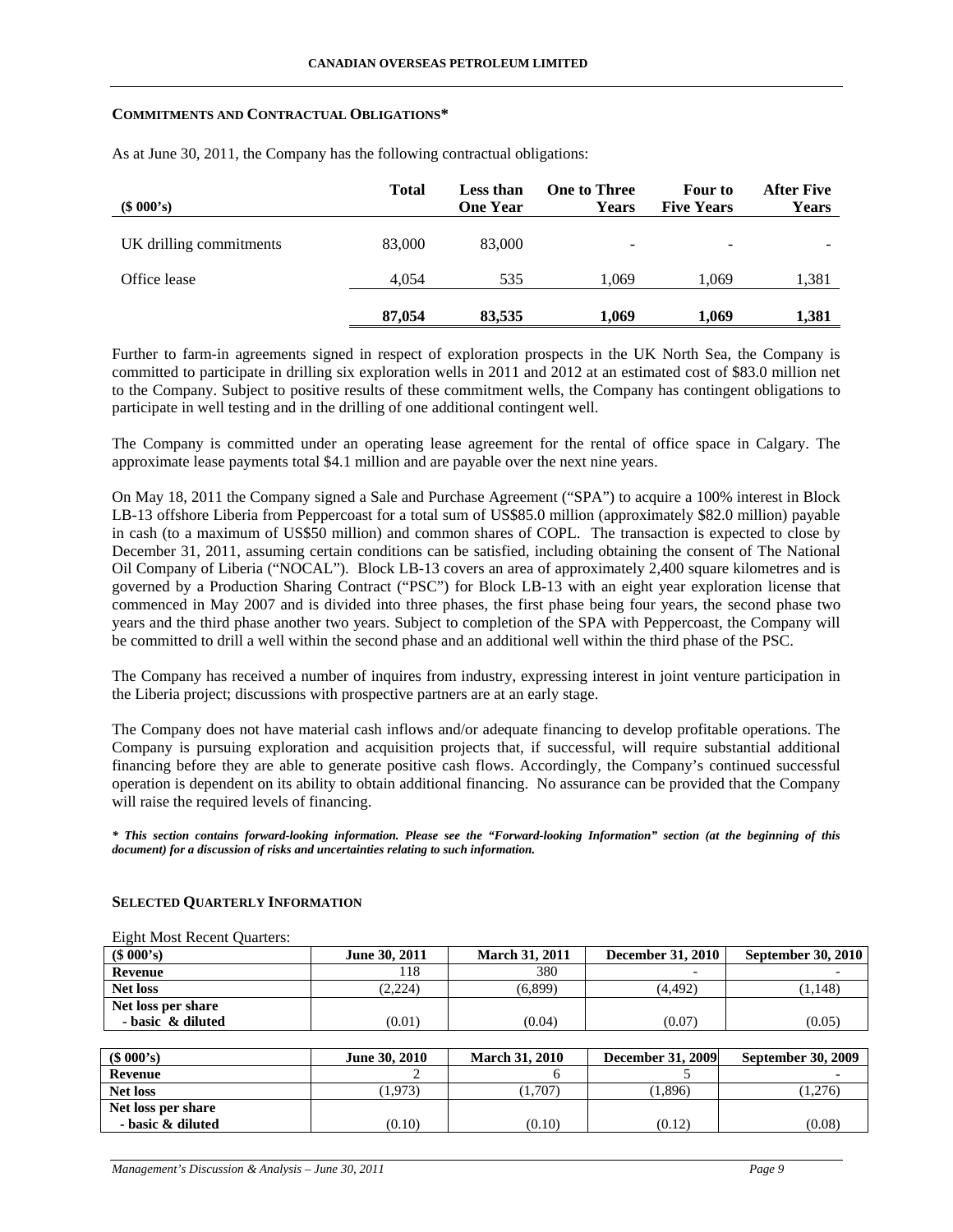### **ACCOUNTING POLICIES AND ESTIMATES**

## **Adoption of International Financial Reporting Standards (IFRS)**

The Company has prepared its June 30, 2011, interim unaudited condensed consolidated financial statements in accordance with IFRS 1, "First-time Adoption of International Financial Reporting Standards" and with IAS 34, "Interim Financial Statements". Previously, the Company prepared its interim and annual consolidated financial statements in accordance with GAAP applicable for Canada. The adoption of IFRS did not have a material impact on the Company's operations, strategic decisions and/or capital expenditures.

IFRS 1 requires the presentation of comparative information as at January 1, 2010 under IFRS and reconciliation between IFRS and the previous GAAP results. Due to the Company's:

- limited operations in 2009 and 2010;
- lack of assets (other than office equipment and cash) as at January 1, 2010 and December 31, 2010; and
- election to apply exemptions available under IFRS 1 in respect of IFRS 3, "Business Combination" and IFRS 2, "Share-based Payment",

the implementation of IFRS did not trigger any adjustments to the Company's financial position and results of operations.

The Company's IFRS accounting policies are provided in Note 3 to the interim unaudited condensed consolidated financial statements as at and for the three and six month periods ended June 30, 2011. Due to the Company's limited operations, there are no material changes in accounting policies used by the Company under IFRS as compared to previous GAAP; other than adoption of new IFRS policies applicable to the Company's growing operations. The accounting pronouncements, which the Company was required to adopt as of January 1, 2011 have been adopted as part of the transition to IFRS.

## **Future Accounting Changes**

As of January 1, 2013, the Company will be required to adopt IFRS 9, "Financial Instruments" which will replace IAS 39, "Financial Instruments: Recognition and Measurement" and will provide for a classification model of financial assets and liabilities with two categories: amortized costs and fair value. Currently, the Company does not expect the adoption of IFRS 9 to have a material impact on the Company's financial statements.

## **Critical Accounting Estimates**

Management is required to make judgements, assumptions and estimates in applying the Company's accounting policies and practices, which may have a significant impact on the financial results reported by the Company. The amounts recorded in respect of stock options and share purchase warrants granted are based on the Company's estimation of their fair value, calculated using assumptions regarding the life of the option/warrant, interest rates and volatility. By their nature, these estimates and assumptions are subject to uncertainty, and the actual fair value of option/warrant may differ at any time.